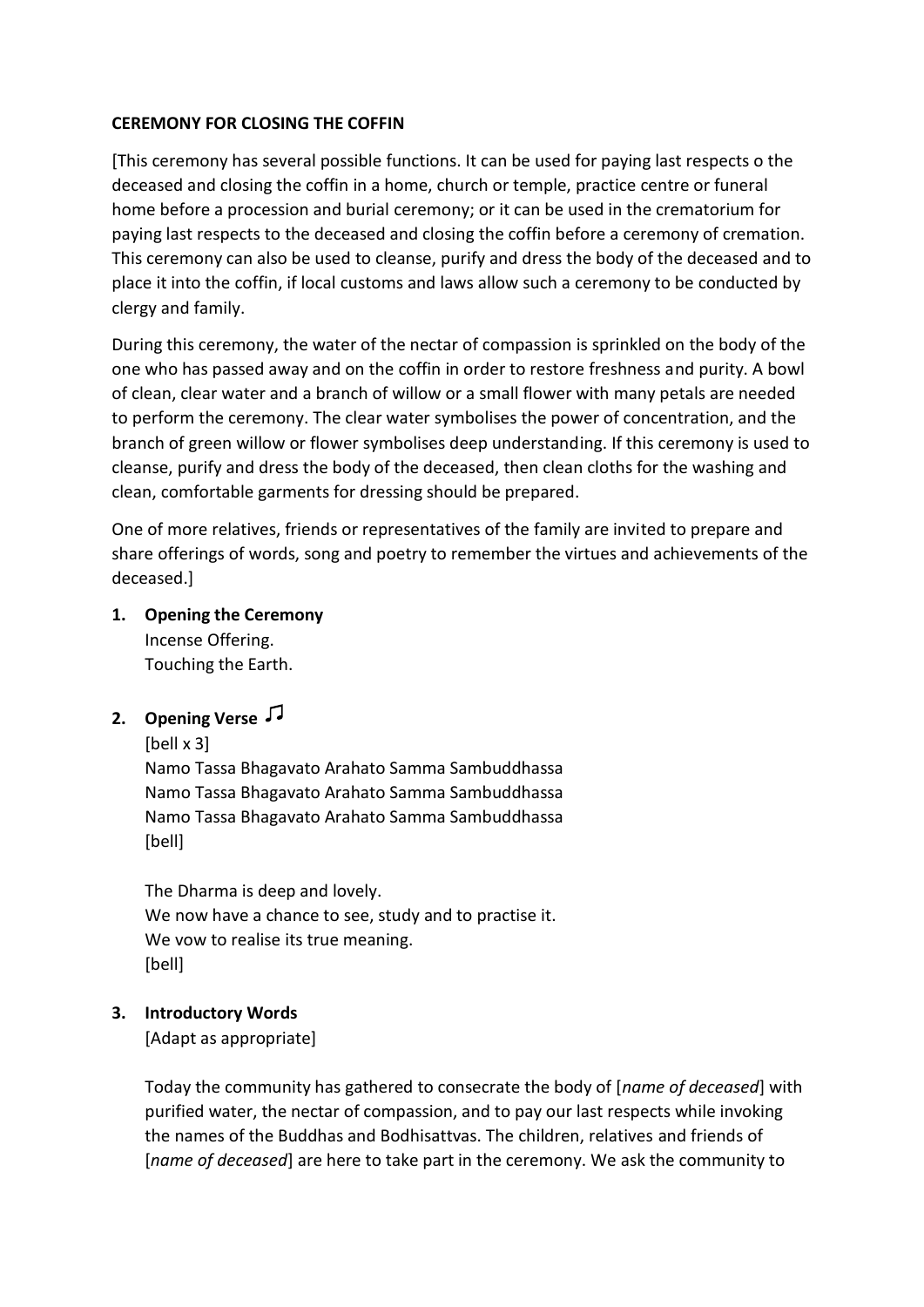listen with a quiet mind. Please let us be aware of our breathing and the good fortune we have to be together today, offering all our love and support to [*name of deceased*] and to each other during these profound moments of transformation.

# **4. Contemplation on No-Coming and No-Going**

This body is not me. I am not limited by this body. I am life without boundaries. I have never been born, and I have never died.

Look at the ocean and the sky filled with starts, manifestations from my wondrous True Mind.

Since before time, I have been free. Birth and death are only doors through which we pass, sacred thresholds on our journey. Birth and death are a game of hide-and-seek.

So laugh with me, hold my hand, let us say good-bye, say good-bye, to meet again soon. We meet today. We will meet again tomorrow. We will meet at the source every moment. We meet each other in all forms of life. [bell]

# **5. Sharing of Relatives and/or Friends**

[At this time one or more relatives, friends or representatives of the family share some words or a song to remember the virtues and achievements of the deceased.]

# **6. Verses of Consecration**

[The head of ceremony raises up the bowl of clear water with their left hand and forms the mudra of peace with their right hand at the level of the forehead, and then chants aloud to consecrate the water. Members of the community follow their breathing, listening with ease and concentration.]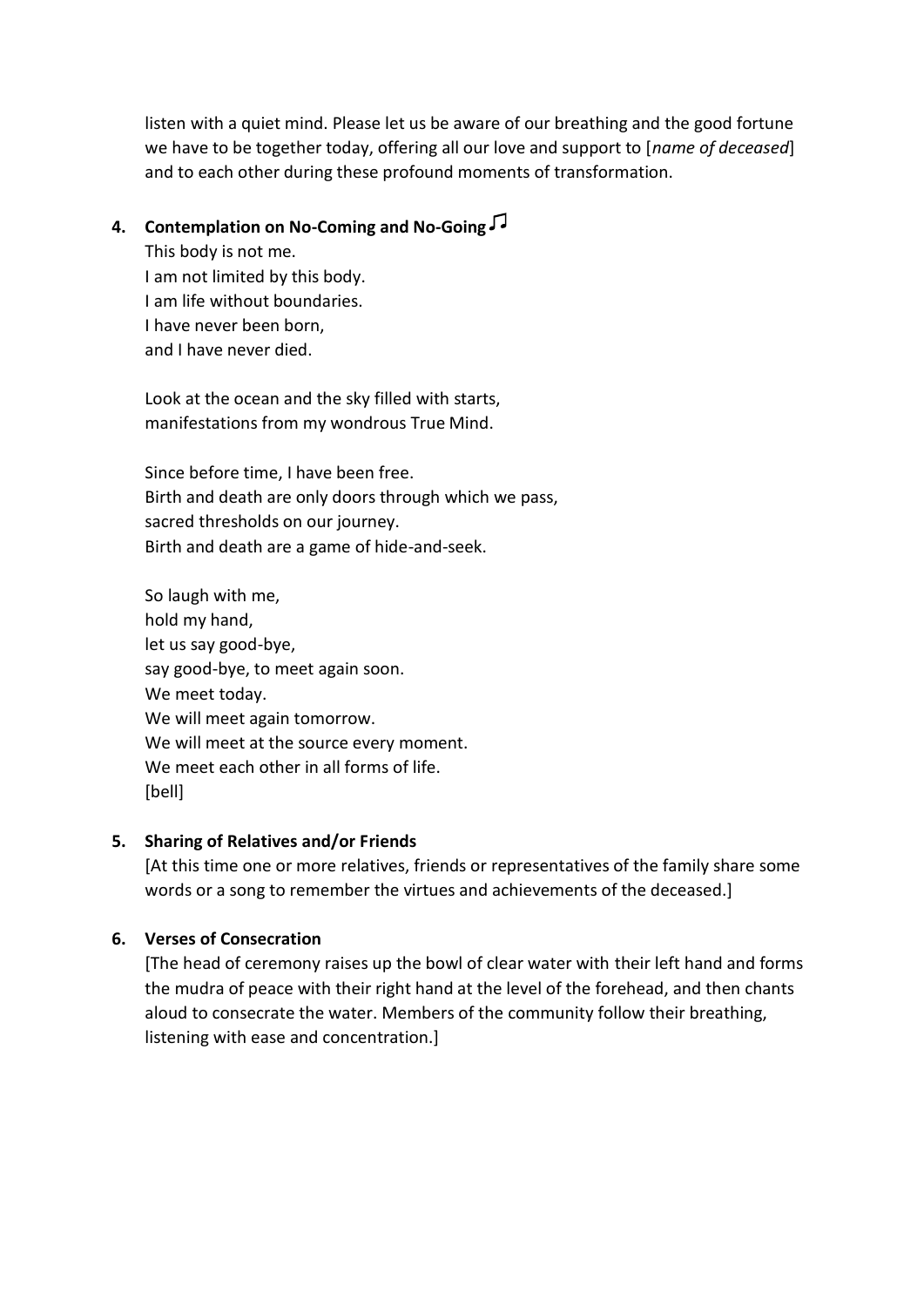[Chanted by head of ceremony] This water's shape is round or square according to the container that holds it. In the spring warmth, it is liquid; in the winter cold, it is solid. When its path is open, it flows. When its path is obstructed, it stands still. How vast it is, yet its source is so small it is difficult to find. How wonderful it is in its streams which flow endlessly. In the jade rivulets, the footprints of dragons remain. In the deep pond, water holds the bright halo of the autumn moon. On the tip of the king's pen, water becomes the compassion of clemency. On the willow branch, it becomes the clear fresh balm of compassion. Only one drop of the water of compassion is needed, and the Ten Directions are all purified. [bell]

### **7. Dharma Words**

[The head of ceremony holds the bowl of consecrated water in their left hand and a willow sprig in their right.]

[Chanted by head of ceremony] This water has eight special qualities. It washes away the dust and impurities of all living beings, leading them all into the wonderful Avatamsaka World May all beings without exception overcome their suffering. Water does not need to be washed by water, that is the wonderful Dharmakaya. Dust does not cling to dust, that is how our mind opens naturally. When we sprinkle the water which is the nectar of compassion, our place of enlightenment is purified. The wilting plant grows fresh and green again, the world of defilement changes into a world of purity, and all beings are refreshed and can live in peace and joy.

Homage to the Bodhisattva Who Refreshes the Earth. [bell x 3]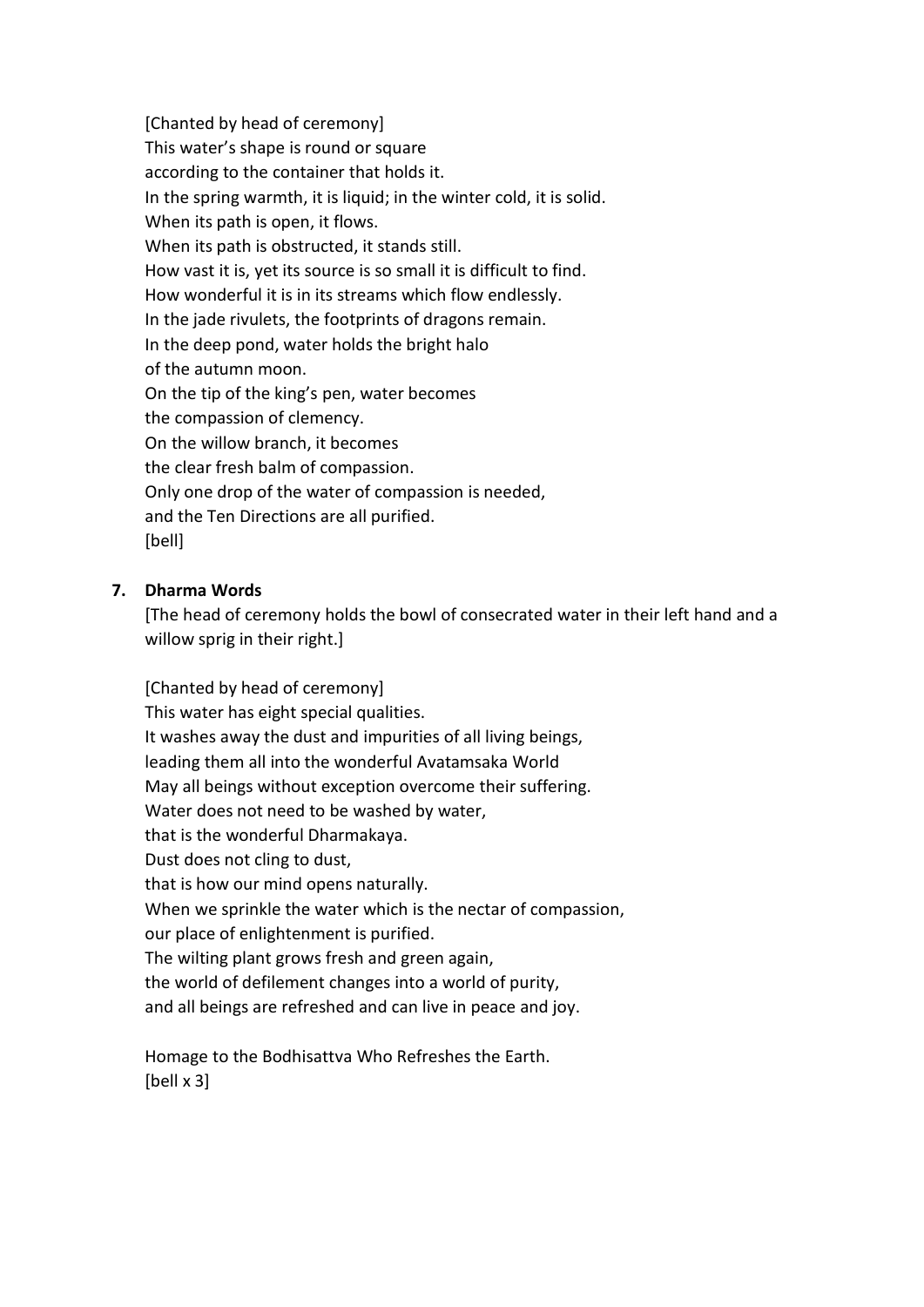#### **8. Verses of Praise**

The nectar of compassion is seen on the willow branch held by the Bodhisattva. A single drop of this nectar is enough to bring life to the Ten Directions of the Cosmos. May all afflictions of this world disappear totally, and may this practice centre be completely purified by the Bodhisattva's nectar of compassion. [bell]

# **9. May the Day be Well**

May the day be well and the night be well. May the midday hour bring happiness too. In every minute and every second, may the day and night be well. By the blessing of the Triple Gem, may all things be protected and safe. May all beings born in each of the four ways live in a land of purity. May all in the Three Realms be born upon Lotus Thrones. May countless wandering souls realise the three virtuous positions of the Bodhisattva Path. May all living beings with grace and ease, fulfil the Bodhisattva stages. The countenance of the World-Honoured One, like the full moon or like the orb of the sun, shines with the light of clarity. A halo of wisdom spreads in every direction, enveloping all with love and compassion, joy and equanimity.

Namo Shakyamunaye Buddhaya Namo Shakyamunaye Buddhaya Namo Shakyamunaye Buddhaya [bell x 2]

# **10. Invocation of the Buddhas and Bodhisattvas**

[This is chanted as the body of the deceased and the coffin are sprinkled with consecrated water. As the chanting continues, the assembled community is invited to circumambulate in a clockwise direction around the coffin, paying their last respects and offering flowers and gifts. The chanting is concluded when everyone has had the chance to pay their final respects, and the coffin in then closed. If the body is being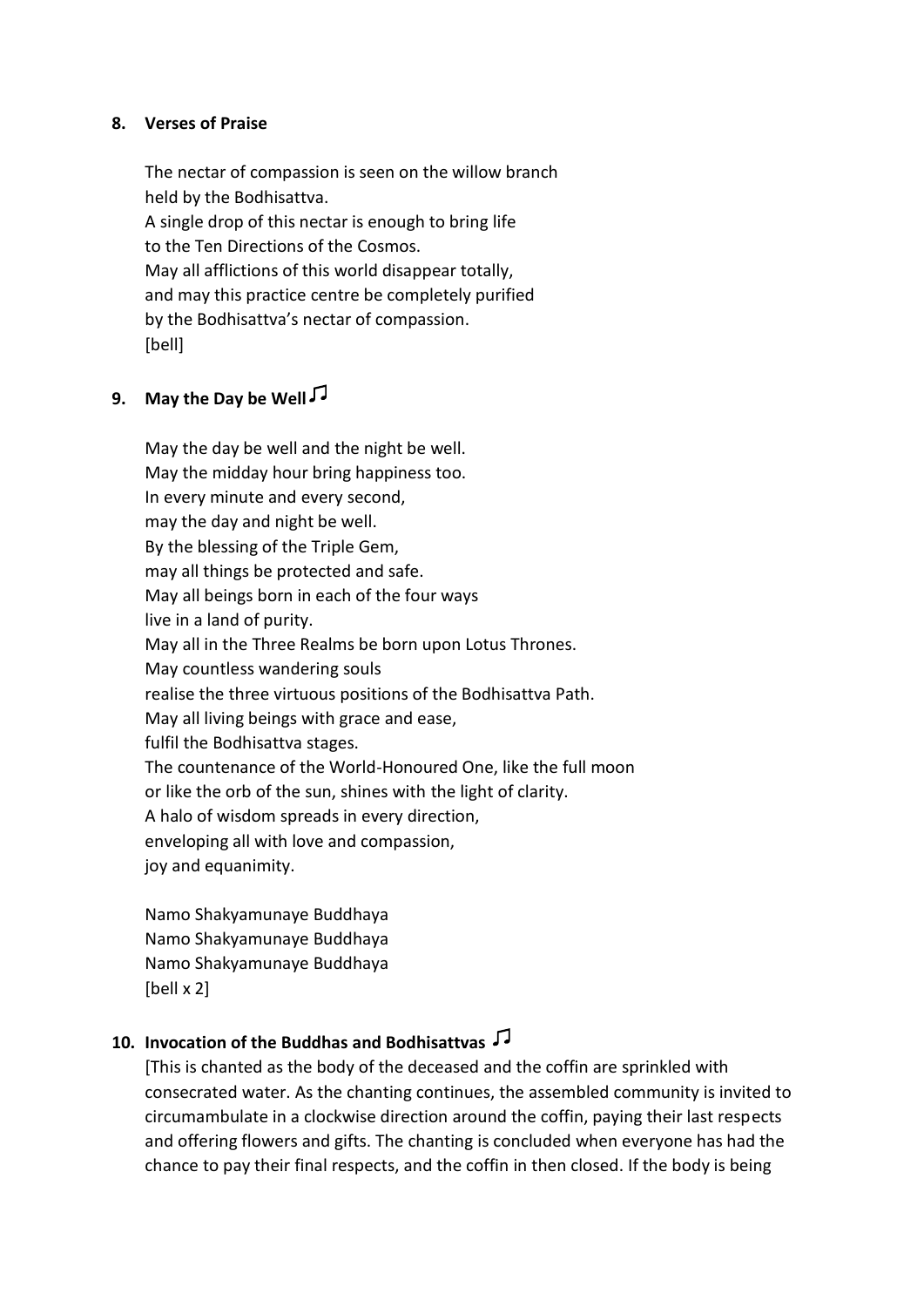washed and dressed, the chanting continues during this time and concludes once the body has been laid into the coffin.]

#### **Introductory Verse**

[Chanted by head of ceremony] The river of attachment carries living beings away to the sea of suffering, where waves of afflictions rise by the thousands to submerge us. In order to transcend the wheel of samsara, with one-pointed concentration we invoke the names of Buddha.

### **Recitation**

[All chant each name three times] Namo Shakyamunaye Buddhaya [Homage to Shakyamuni Buddha, the Fully Awakened One] [bell]

Namo Amitabhaya Buddhaya [Homage to the Buddha of Infinite Light] [bell]

Namo Manjushriye Bodhisattvaya [Homage to Manjushri, Bodhisattva of Great Understanding] [bell]

Namo Samantabhadraya Bodhisattvaya [Homage to Samantabhadra, Bodhisattva of Great Action] [bell]

Namo Avalokiteshvaraya Bodhisattvaya [Homage to Avalokiteshvara, Bodishattva of Great Compassion] [bell]

Namo Kshitigarbhaya Bodhisattva [Homage to Kshitigarbha, Bodhisattva of Great Aspiration] [bell]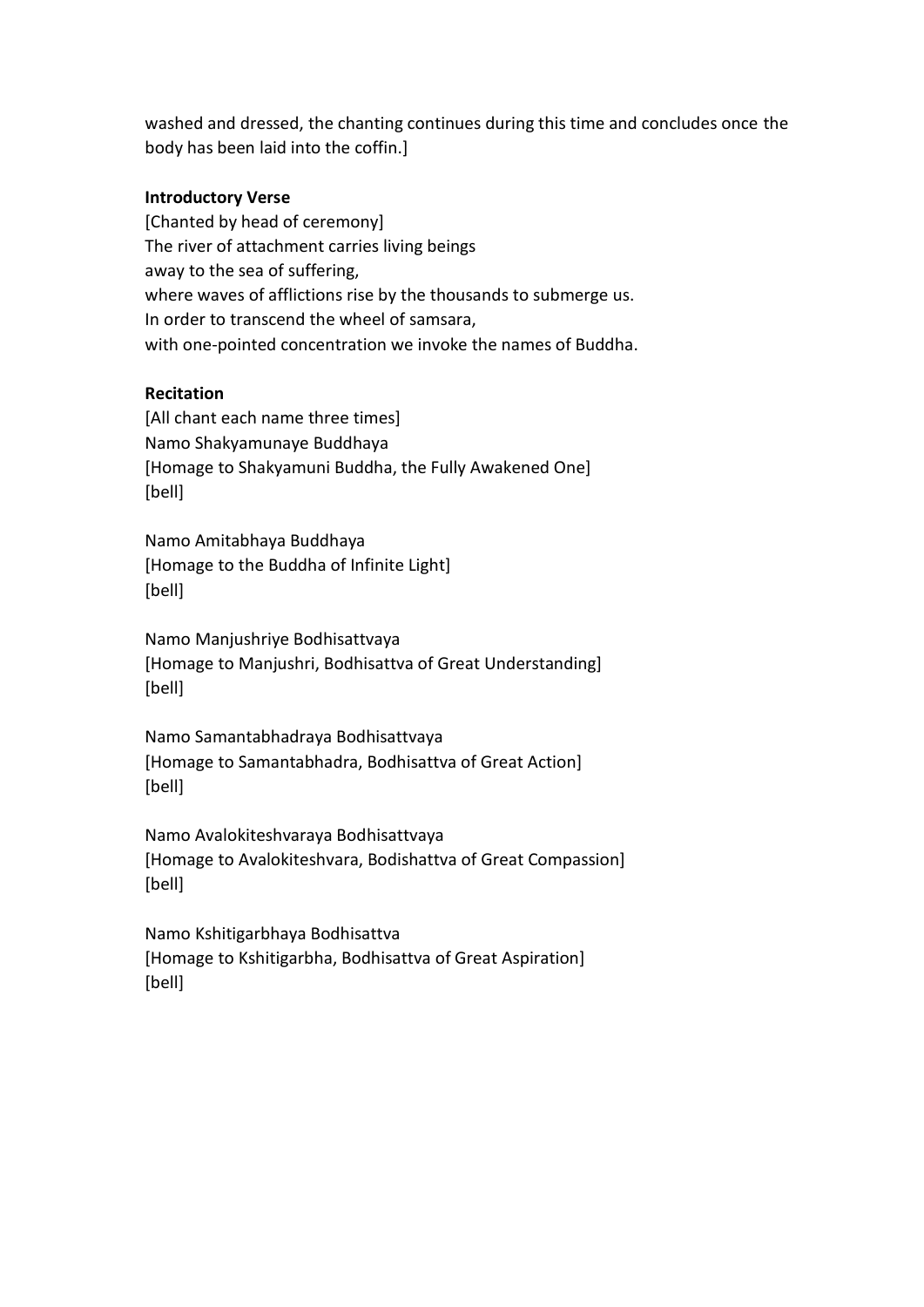# **11. The Three Refuges**

I take refuge in the Buddha, the one who shows me the way in this life. I take refuge in the Dharma, the way of understanding and of love. I take refuge in the Sangha, the community that lives in harmony and awareness. [Bell]

Dwelling in the refuge of Buddha, I clearly see the path of light and beauty in the world. Dwelling in the refuge of Dharma, I learn to open many doors on the path of transformation. Dwelling in the refuge of Sangha, shining light that supports me, keeping my practice free of obstruction. [Bell]

Taking refuge in the Buddha in myself, I aspire to help all people recognise their own awakened nature, realising the Mind of Love. Taking refuge in the Dharma in myself, I aspire to help all people fully master the ways of practice and walk together on the path of liberation. Taking refuge in the Sangha in myself, I aspire to help all people build Fourfold Communities to embrace all beings and support their transformation. [Bell x 2]

# **12. Sharing the Merit**

Reciting the sutras, practising the way of awareness, gives rise to benefits without limit. We vow to share the fruits with all beings. We vow to offer tribute to parents, teachers, friends and numerous beings who give guidance and support along the path. [bell]

May we be born now in the Pure Land within the heart of a lotus flower. In the moment when the lotus blooms, we touch the reality of no-birth and no-dying. May Buddhas and Bodhisattvas be our companions